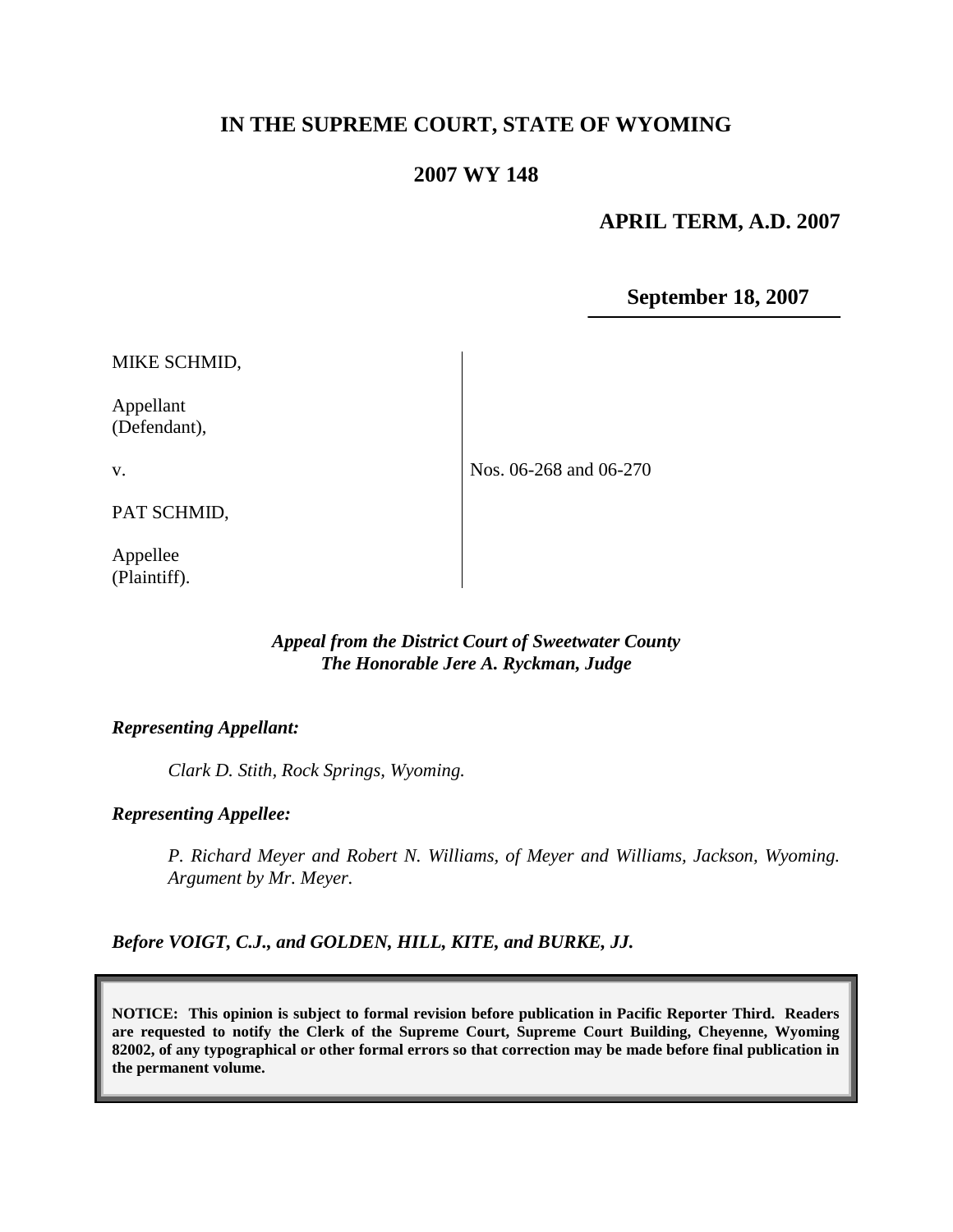### **BURKE, Justice.**

 $\overline{a}$ 

[¶1] Mike Schmid appeals the judgment entered in favor of his brother, Pat Schmid.<sup>1</sup> He contends that the trial court improperly excluded much of the evidence he offered in support of his version of the terms of an oral agreement between the two brothers. We agree that the trial court abused its discretion in excluding the evidence, and so we reverse the judgment and remand the case for a new trial.

## *ISSUES*

[¶2] These issues are presented for our review:

- 1. Whether the district court abused its discretion in excluding evidence corroborating Mike"s theory of the case;
- 2. Whether the district court abused its discretion in refusing to allow Mike"s counsel to cross-examine Pat concerning deposition and trial testimony that supported Mike's theory of the case;
- 3. Whether the district court violated Mike"s due process rights under article I, section 6 of the Wyoming Constitution;
- 4. Whether the district court violated Mike"s due process rights under the Fourteenth Amendment to the United States Constitution;
- 5. Whether the district court erred by denying Mike"s pretrial motion for summary judgment and motion for directed verdict at trial, both made on the grounds of the statute of frauds and the lack of any fiduciary duty from Mike to Pat; and
- 6. Whether the district court abused its discretion in denying Mike"s motion for a new trial.

 $1$  Two separate appeals were filed, the first challenging the district court's judgment, and the second regarding the denial of a motion for new trial. The two appeals were consolidated, and both are resolved by this opinion.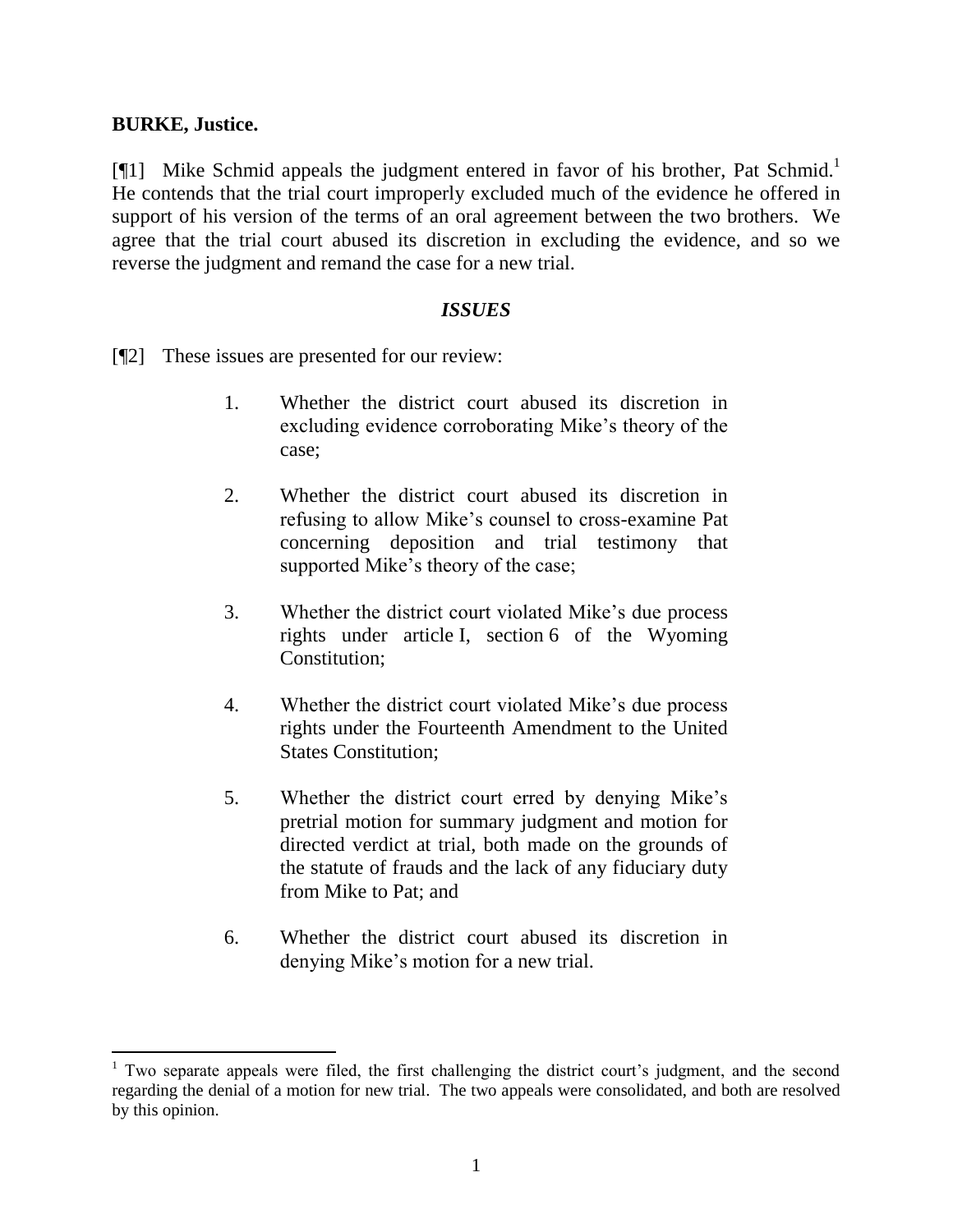## *FACTS*

[¶3] Mike and Pat Schmid are brothers. We will refer to them by their first names. Mike owned an oilfield services company, Schmid Oilfield Services, Inc. ("SOS"). Pat was employed by SOS for many years, but was not an owner. SOS was successful, and in 2000, First Energy Services Company ("FESCO") paid Mike a substantial sum to purchase SOS. As part of the transaction, Mike went to work for FESCO, and continued to manage SOS for his new employer. Also as part of the agreement, Mike was to receive a significant bonus from FESCO if SOS performed well during the two years following the transaction. The formula for calculating the bonus was complex, and the details are not especially pertinent to this appeal. It is sufficient for our purposes to note that, if SOS met certain performance targets in the two years after the sale, Mike would receive a bonus from FESCO based on SOS"s average annual earnings over those two years.

[¶4] Mike, in turn, offered to pay bonuses to his brother Pat and two other long-term SOS employees, Ted Olmsted and Mike Denison, hoping that the three men would stay on with the company and contribute to its continuing success. The agreements were never put in writing, although Mike made some cryptic notes and gave them to Mr. Denison, and Pat kept notes during his meeting with Mike. The two sets of notes were nearly identical.

[¶5] For various reasons, SOS did not perform as well as expected in the two years after its purchase by FESCO. Mike and FESCO ended up disagreeing about the amount of bonus he should receive, a dispute that Mike eventually settled by accepting an amount less than he had originally expected. Because his bonus from FESCO was so small, Mike claimed he did not owe any bonuses to Pat, Mr. Olmsted, or Mr. Denison. Pat disagreed.

[¶6] While many details complicated their disagreement, the crux of the dispute involved the calculation of the amount of Pat"s bonus. Mike maintained that he had offered to pay Pat an amount that depended on what Mike received as a bonus from FESCO, which was based on SOS"s *average* annual earnings in the two years after the sale. Pat insisted that the amount of his bonus did not depend on what Mike received from FESCO, and that Mike had agreed to pay Pat based on SOS"s *total* earnings over the two year period. $2^2$ 

 $\overline{a}$ 

 $2$  The parties disputed many complicated details about the bonus calculation. For example, they disagreed about the definition of "earnings" under Mike's agreement with FESCO and under Mike's agreement with Pat. These details were important at trial, because they helped determine whether Pat was entitled to the bonus, and if so, in what amount. However, they are not significant to our decision, and need not be further considered here.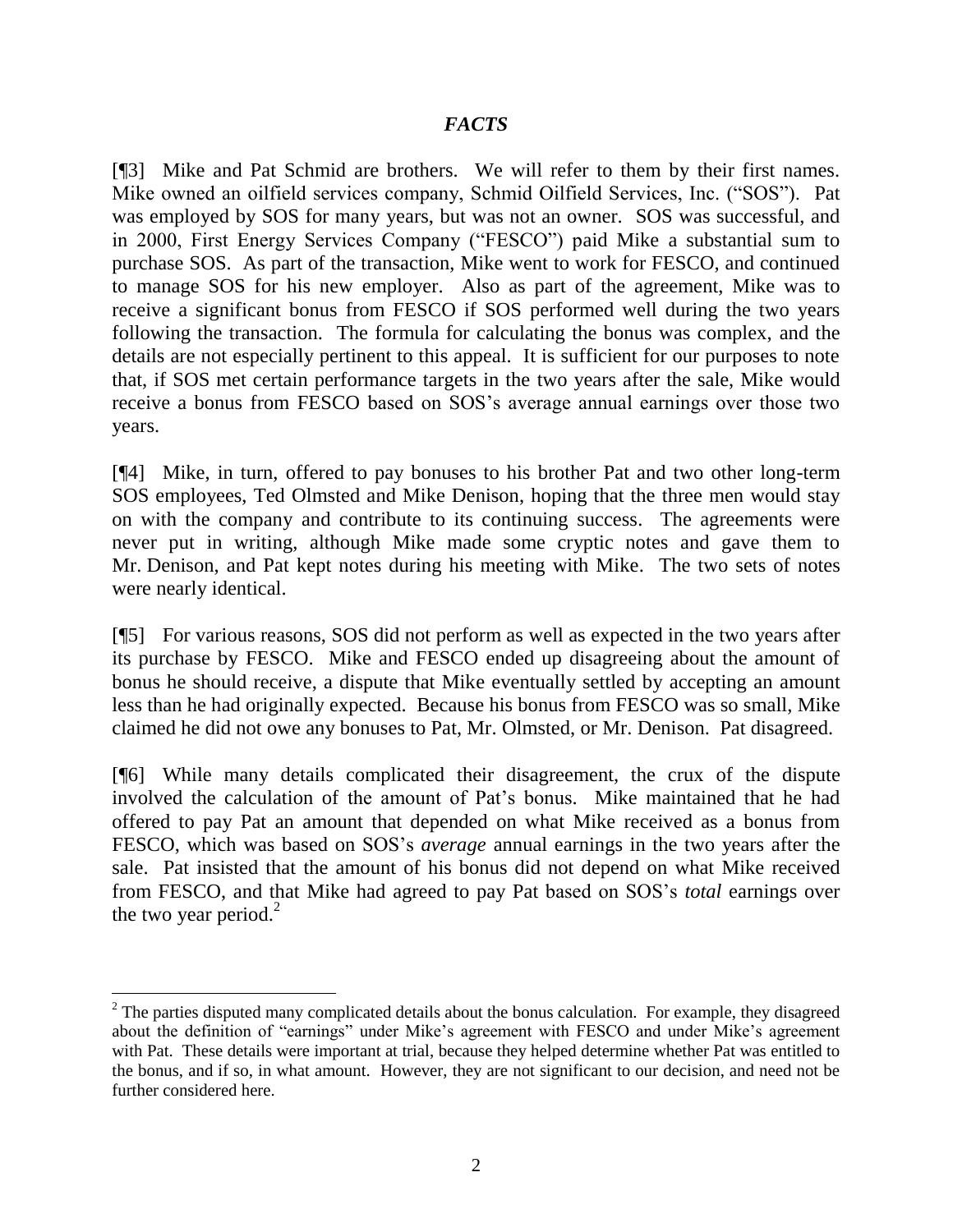[¶7] At trial, Mike was prepared to testify that he made the same offer to Pat that he made to Mr. Olmsted and Mr. Denison. Mike maintained that Mr. Olmsted and Mr. Denison would testify in support of his version of the agreements. Mike also intended to enter into evidence the notes he had made and given to Mr. Denison, contending that the striking similarity between his notes and Pat"s notes supported his assertion that he had made the same bonus offer to all three men.

[¶8] Pat, however, contended that the offer Mike made to him was different from his offer to Mr. Olmsted and Mr. Denison. On that basis, he argued that evidence about Mike"s agreements with Mr. Olmsted and Mr. Denison was not relevant to prove the terms of the agreement Mike had made with him. Pat further contended that Mike"s notes were irrelevant, because they related to Mike"s agreement with Mr. Denison, not Mike"s agreement with him.

[¶9] The trial court agreed with Pat, and deemed the evidence inadmissible. Despite repeated efforts by Mike's counsel to change the trial court's decision, that ruling was maintained throughout the trial. The jury returned a verdict in Pat"s favor, and Mike filed this appeal.

# *DISCUSSION*

# **First Issue: Exclusion of Evidence**

[¶10] We review a trial court's evidentiary decisions for an abuse of discretion.

Rulings on the admission of evidence are placed within the sound discretion of the trial court and, in order to successfully challenge these rulings on appeal, an appellant must show that the trial court committed a clear abuse of discretion. A trial court's rulings on the admissibility of evidence are entitled to considerable deference, and, as long as there exists a legitimate basis for the trial court"s ruling, that ruling will not be disturbed on appeal. The appellant bears the burden of showing an abuse of discretion.

*Sanchez v. State*, 2006 WY 116, ¶ 20, 142 P.3d 1134, 1140 (Wyo. 2006) (internal citations and quotation marks omitted). Even when a trial court errs in an evidentiary ruling, we reverse only if the error was prejudicial. The appellant must show a reasonable probability that, without the error, the verdict might have been different. *Smyth v. Kaufman*, 2003 WY 52, ¶ 29, 67 P.3d 1161, 1169-70 (Wyo. 2003).

[¶11] We begin our review of the parties" contentions at the time when the admissibility of the disputed evidence first became an issue. In a pretrial conference held the Friday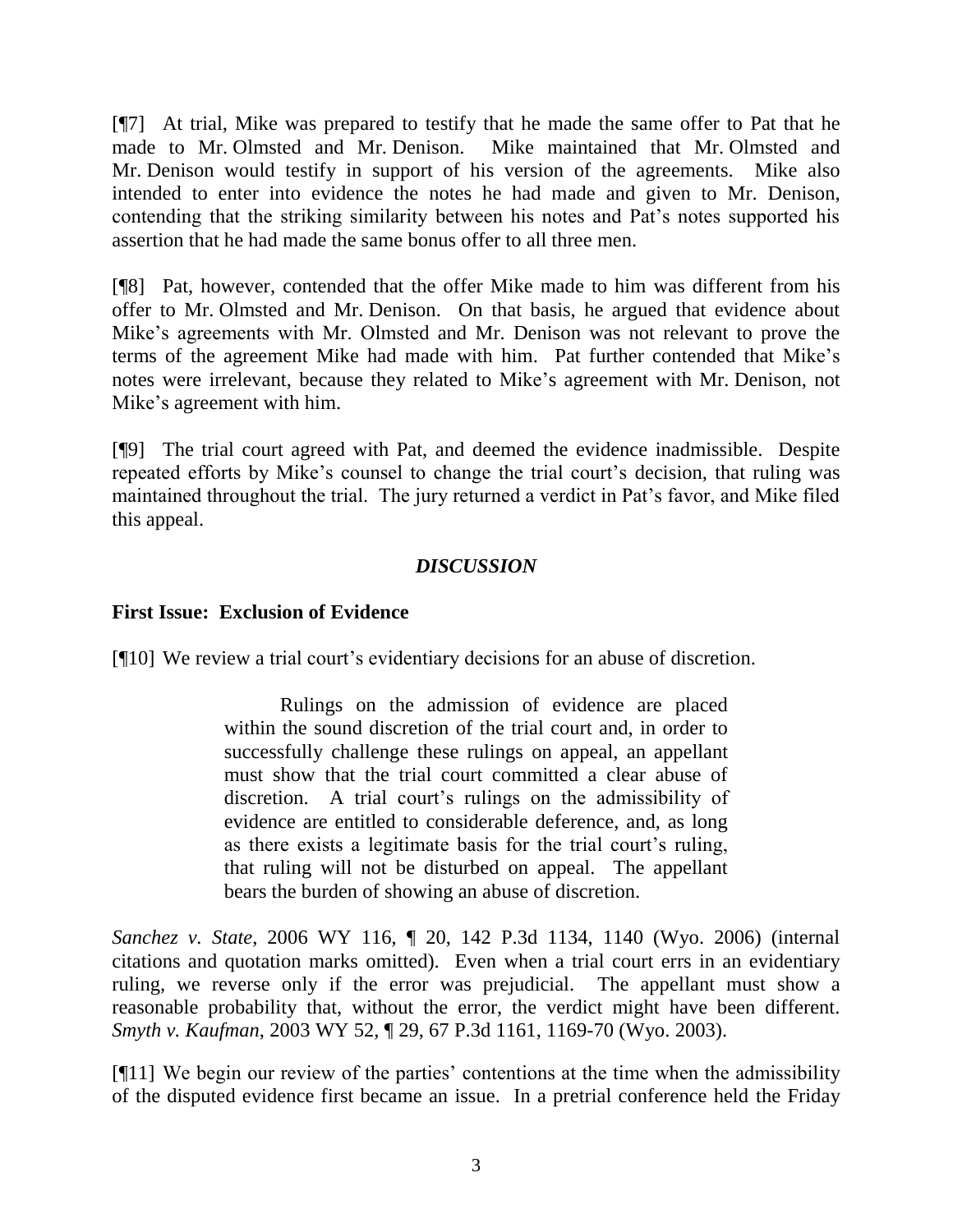before trial started on Monday, the trial court considered Pat's motion in limine to exclude the testimony of Mr. Olmsted and Mr. Denison. Mike"s counsel opposed the motion, explaining that the "heart of our defense" was that Mike"s agreement with Pat was "the same agreement" he had with Mr. Olmsted and Mr. Denison. Testimony from Mr. Olmsted and Mr. Denison, he said, would support Mike"s version of the agreement. Pat's counsel countered that any testimony from Mr. Olmsted and Mr. Denison would be "extraneous" because they did not know the terms of Mike"s agreement with Pat. Pat contended that his agreement with Mike was different from the agreements with Mr. Olmsted and Mr. Denison, and even if the agreements were similar, testimony from Mr. Olmsted and Mr. Denison was irrelevant in establishing the terms of Pat"s agreement. Mike's counsel re-emphasized Mike's position "not [that] the agreements were similar," but that they were "mirror images, that they"re identical agreements."

[¶12] The trial court ruled that the evidence should be excluded. It explained that "each agreement has to stand on its own, and somebody else's interpretation of their agreement with Mike Schmid is – is not going to be allowed." The trial court later excluded Mike's notes he had given to Mr. Denison on the basis that those notes related to Mike"s agreement with Mr. Denison, not his agreement with Pat.

[¶13] On the morning before trial started, Mike followed up with a written offer of proof. At a hearing shortly before jury selection began, Mike"s counsel renewed his argument that Mike"s agreements with Mr. Olmsted and Mr. Denison were "mirror images" of his agreement with Pat, and that testimony from Mr. Olmsted and Mr. Denison would support Mike's version of the terms of the agreements. The court maintained its prior ruling, excluding the offered evidence, because the trial was about Mike"s agreement with Pat, "not his agreement with the other two."

[¶14] In considering this case, it is important to keep in mind that the parties were attempting to establish the terms of their oral agreement. There was no written contract with definite and unambiguous terms. Where the language of a contract is indefinite or ambiguous, all the surrounding circumstances must be considered in order to ascertain its terms. *Mountain Fuel Supply Co. v. Central Engineering and Equipment Co.*, 611 P.2d 863, 868 (Wyo. 1980). To establish the terms of an oral agreement, a broad range of evidence may be taken into consideration. For example, the parties' "conduct before and after making the alleged contract "may shed light on their intent."" *Linton v. E. C. Cates Agency, Inc.*, 2005 WY 63, ¶ 16, 113 P.3d 26, 30 (Wyo. 2005).

[¶15] As a general proposition, all relevant evidence is admissible. W.R.E. 402. Evidence is relevant if it has any tendency to make the existence of a fact of consequence more or less probable than it would be without the evidence. W.R.E. 401. Testimony from Mr. Olmsted and Mr. Denison about the terms of their oral agreements with Mike, coupled with Mike"s testimony that those agreements were identical to his agreement with Pat, would tend to make Mike's version of his agreement with Pat more probable.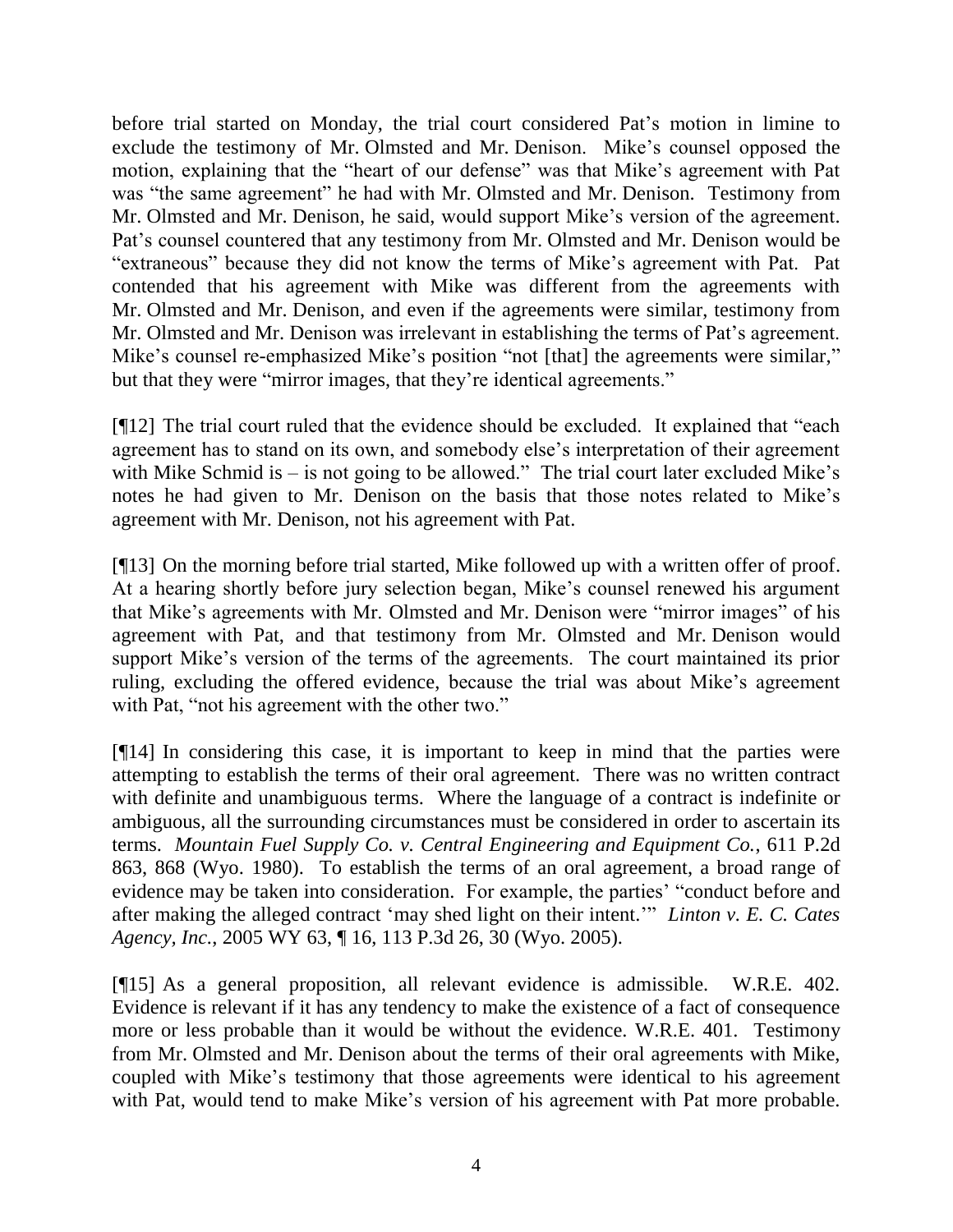The key to this analysis is that Mike was prepared to testify that the three agreements were identical. Absent that connection, evidence about the terms of his other agreements might not be relevant in establishing the terms of his agreement with Pat. With that connection, the evidence is relevant. We conclude that, to establish the terms of an oral agreement, evidence about the terms of other, identical agreements is relevant, probative, and generally admissible.

[¶16] Even relevant and probative evidence may be inadmissible for other reasons.

Although relevant, evidence may be excluded if its probative value is substantially outweighed by the danger of unfair prejudice, confusion of the issues, or misleading the jury, or by considerations of undue delay, waste of time, or needless presentation of cumulative evidence.

W.R.E. 403. The issue of whether the evidence was unfairly prejudicial was not discussed at the pretrial stage. Later, after the trial began, Mike"s counsel renewed his request to admit the evidence. At that point, the trial court concluded that it would be unfairly prejudicial to change its ruling and admit the evidence, because opening statements had been made, and testimony taken, based on the trial court"s earlier decision to exclude the evidence. While it might have been prejudicial at that point, when considered at the pretrial stage, the relatively simple testimony from Mike, Mr. Olmsted, and Mr. Denison would seem to present little danger of unfair prejudice, confusion, or misleading the jury. Nor was the testimony needlessly cumulative.

> [A]t times it is entirely reasonable for a party to insist, "One witness is good, but two or three will make my case much stronger, even though all will testify in a similar vein." In short, the discretion of the trial judge to exclude cumulative evidence must be exercised in a discriminating fashion, and with wisdom, particularly where the evidence in question goes to issues of central importance in the case. . . . Thus, evidence which in the context of the litigation is merely repetitious or time consuming may be excluded, but only if time consideration substantially outweighs the incremental probative value of the proffered evidence.

*Winterholler v. Zolessi*, 989 P.2d 621, 629 (Wyo. 1999) (internal citations omitted) (citing 2 D. Louisell and C. Mueller, *Federal Evidence* § 128, at 74-75; M. Graham, *Handbook of Federal Evidence* § 403.1, at 179 (2d ed. 1986)). Testimony from two witnesses supporting Mike's version of the agreement would have had considerable probative value, not outweighed by other consideration.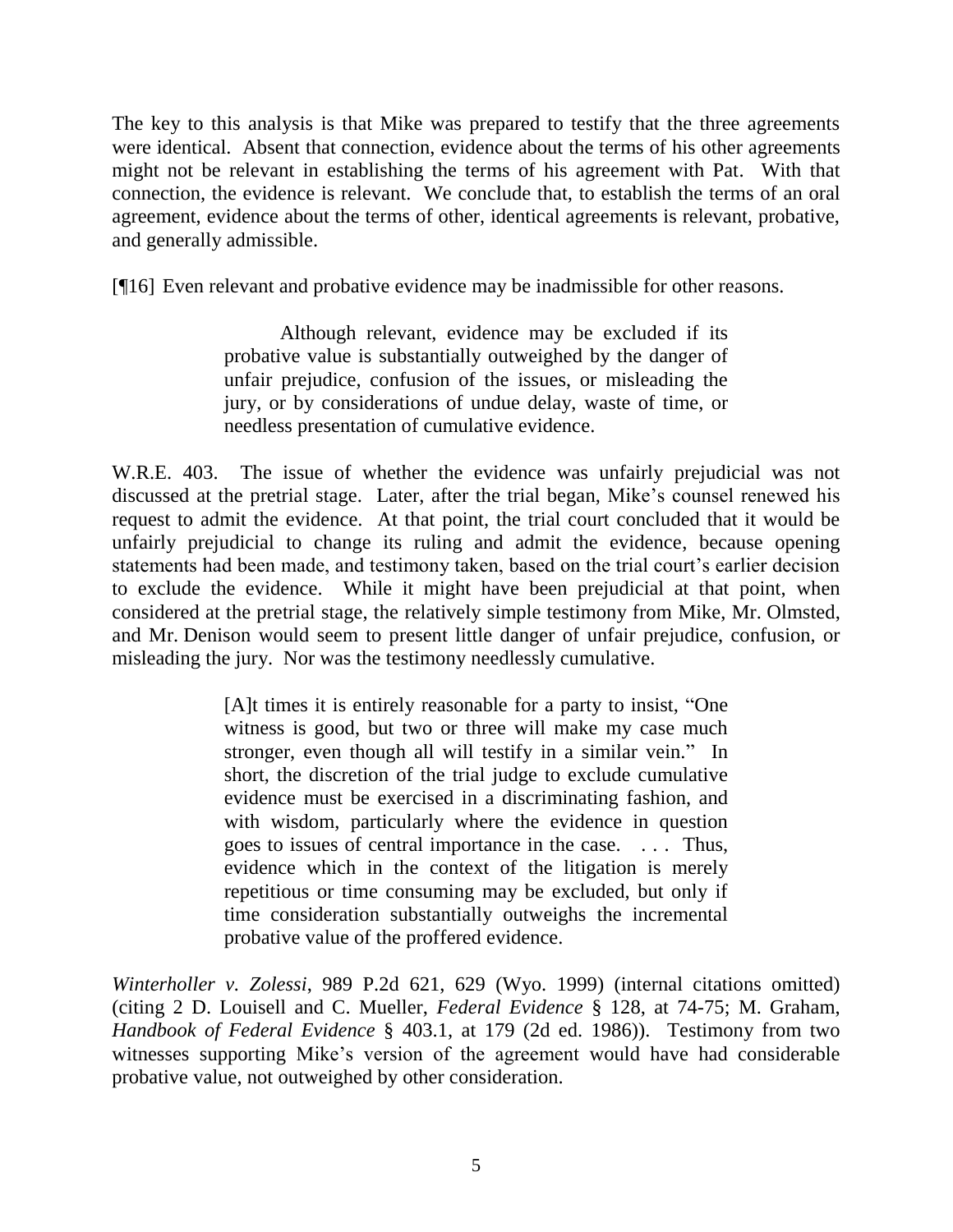[¶17] On appeal, Pat asserts that Mike's offers of proof to the trial court were inadequate. He points out that the offers did not quote testimony from the depositions of Mr. Olmsted or Mr. Denison, did not solicit actual testimony from the witnesses, and specified few details of their proposed testimony. On this basis, Pat urges that Mike"s offers of proof were defective, citing *Skinner v. State*, 2001 WY 102, ¶ 39, 33 P.3d 758, 771 (Wyo. 2001). *Skinner* is distinguishable, because there, no offer of proof had been made. Here, Mike's counsel did make offers of proof, and we may test them against the requirements of the Wyoming Rules of Evidence.

> Error may not be predicated upon a ruling which admits or excludes evidence unless a substantial right of the party is affected, and . . . [if] the ruling is one excluding evidence, the substance of the evidence was made known to the court by offer or was apparent from the context within which the questions were asked.

W.R.E. 103(a)(2). We have stated that the "dual purpose of an offer of proof is to alert the trial court to the nature of the error in order to allow corrective action, and at the same time to create a sufficient record for appellate review." *Armstrong v. Hrabal*, 2004 WY 39, ¶ 16, 87 P.3d 1226, 1232 (Wyo. 2004).

[¶18] Mike"s oral and written offers of proof included representations that Mike would testify that his agreement with Pat was "the same agreement" he had with Mr. Olmsted and Mr. Denison, that the agreements were "mirror images," and that the three agreements were "identical." With regard to the testimony of Mr. Olmsted and Mr. Denison, the offers of proof included the brief explanation that "both of [these] witnesses are expected to testify that they agree with Mike," and the request that Mr. Olmsted and Mr. Denison "be allowed to testify as to [their] understanding of the terms of the offer that Mike Schmid made to [them]." These offers of proof were not lengthy, but because the proposed testimony was not complicated, the offers provided sufficient detail and explanation. They adequately informed the trial court about the nature of the proposed evidence, and provided adequate information for meaningful appellate review. Because Mike"s offers of proof accomplished their required purposes, they satisfied the mandate of W.R.E. 103.

[¶19] Pat further asserts that the testimony of Mr. Olmsted and Mr. Denison would not have been as favorable to Mike's position as had been represented. He quotes portions of their deposition testimony suggesting that they lacked understanding or recollection of details of the agreements. Not surprisingly, Mike cites other portions of the depositions that support his position. These arguments go to the weight of the evidence, not its admissibility. *See* 5 Margaret N. Kniffen, *Corbin on Contracts* § 24.9, at 60-61 (Joseph M. Perillo ed., rev. ed. 1998).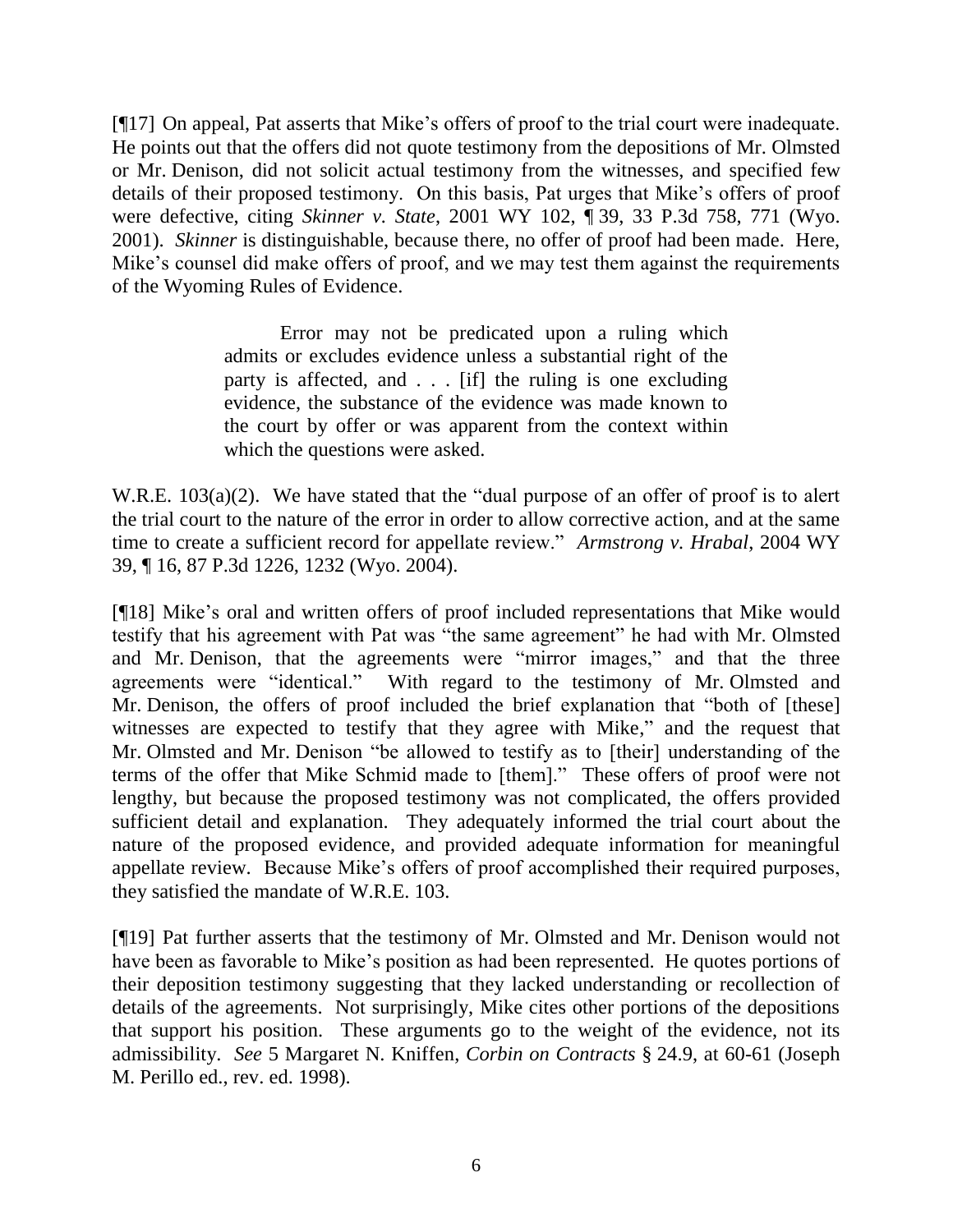[¶20] We therefore determine that the trial court erred in excluding the evidence. We are also persuaded that the error was prejudicial. When the trial court excluded much of Mike's proposed evidence, the trial was essentially pared down to Mike's testimony about his version of the agreement versus Pat"s testimony about his version. Under these circumstances, the jury may have found the testimony of Mr. Olmsted and Mr. Denison particularly credible and persuasive. Neither was a party to the suit. Contrary to their own pecuniary interests, both were prepared to testify that, under the terms of their agreements, Mike owed them no bonus. The potential significance of their testimony generates a reasonable probability that the jury might have reached a different verdict if it had been allowed to consider the evidence.

[¶21] Further, this Court has indicated that a litigant is usually entitled to a remand and a new trial if he was unfairly restricted in developing and presenting his theory of the case. *Capshaw v. WERCS*, 2001 WY 68, ¶ 10, 28 P.3d 855, 858 (Wyo. 2001); *Stauffer Chem. Co. v. Curry*, 778 P.2d 1083, 1100 (Wyo. 1989). When the issue is the exclusion of evidence, we generally prefer to allow a party his "day in court" to resolve a controversy on its merits. *Winterholler*, 989 P.2d at 628. The trial court"s rulings unduly restricted the presentation of Mike"s theory of his case, and largely denied Mike his day in court, further supporting the conclusion that the error was unfairly prejudicial.

[¶22] In sum, finding no legitimate basis for the trial court's exclusion of the evidence, we are compelled to rule it an abuse of discretion. In reaching that conclusion, we determine that Mike's offers of proof were adequate to serve their purposes. Mike was prejudiced by the trial court"s decision, and so we reverse the judgment and remand the case for a new trial.

# **Remaining Issues**

[¶23] Our resolution of the first issue resolves most of the remaining issues as well. Mike's second issue, whether he should have been allowed to cross-examine Pat about his knowledge that the three agreements were identical, should be decided by the district court in the context of the new trial. His third and fourth issues, constitutional due process claims, need not be addressed because we are reversing the judgment for other reasons. We prefer not to decide constitutional issues when a case can be resolved on other grounds. *State ex rel. State Dep't of Revenue v. Union Pac. R.R.*, 2003 WY 54, ¶ 43, 67 P.3d 1176, 1191 (Wyo. 2003). His sixth issue, asserting that the district court should have granted a motion for new trial, is also resolved as a practical matter by our remand for a new trial.

[¶24] Mike's fifth issue, however, remains unresolved. Mike asserts that the district court erred in denying his pretrial motion for summary judgment, and his motion for directed verdict made near the close of trial. These motions rested on two contentions. One was that, as a matter of law, he owed no fiduciary duty to Pat. We have previously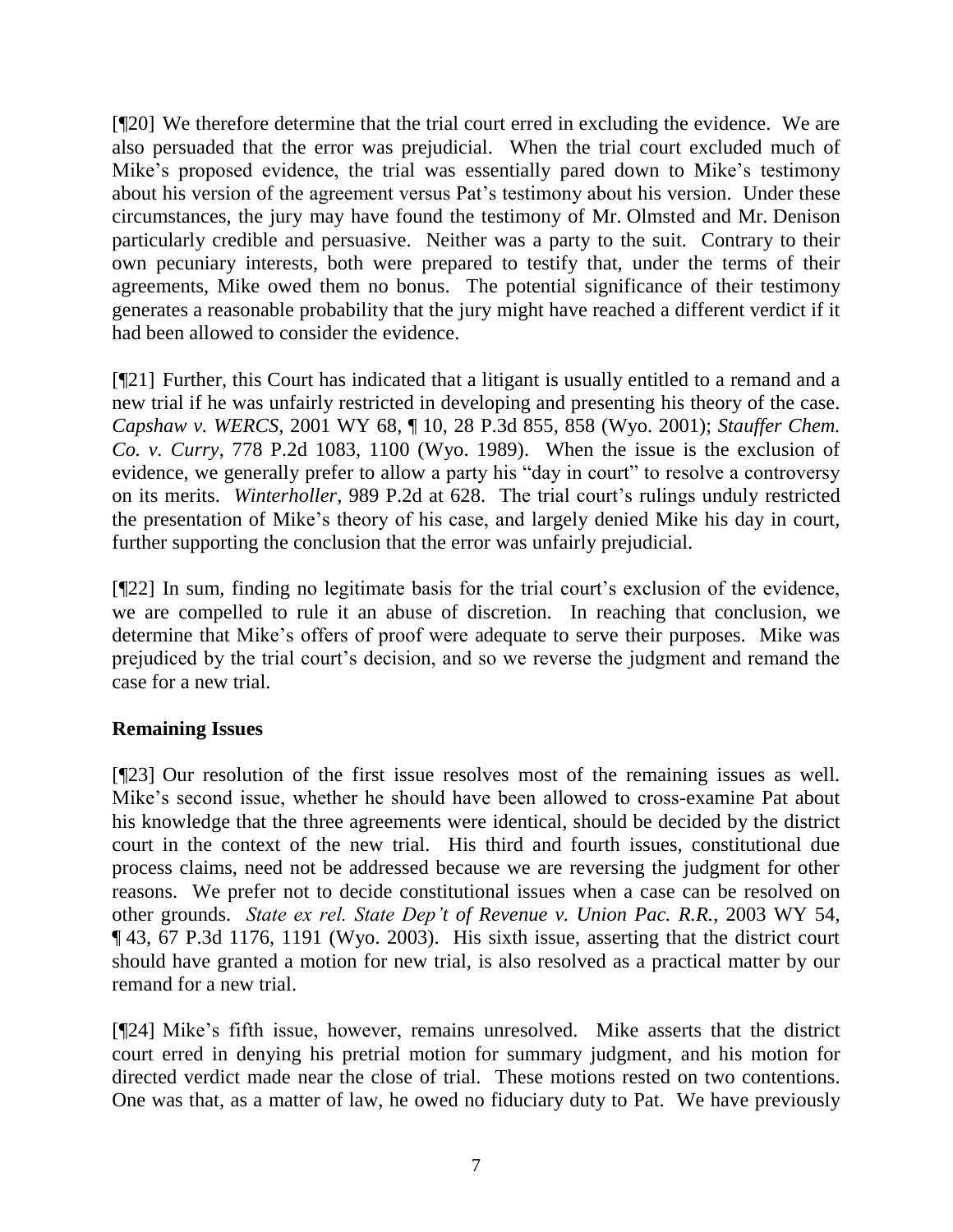observed that a fiduciary relationship is "extraordinary and not easily created." *Martinez v. Associates Fin. Servs. Co.*, 891 P.2d 785, 789 (Wyo. 1995). The record currently before us would not support Pat's claim of fiduciary duty, but because we cannot predict whether additional evidence might be presented at a new trial, it seems prudent to leave this claim for the trial court to consider in the context of the new trial.

[¶25] Mike also contends that his agreement with Pat was unenforceable under the statute of frauds. If Mike is correct, all of Pat"s claims fail, and there would be no need for a new trial on remand. We will therefore resolve this contention before remanding the case to the district court.

[¶26] We note first that the denial of a summary judgment motion is not an appealable order. *St. Paul Fire and Marine Ins. Co. v. Albany County Sch. Dist. No. 1*, 763 P.2d 1255, 1257 (Wyo. 1988). Reasons for this rule, and the policies behind it, were well explained in *State Farm Mut. Auto. Ins. Co. v. Shrader*, 882 P.2d 813, 820 (Wyo. 1994), and we will not consider Mike's fifth issue in the context of a denied motion for summary judgment. However, the trial court's denial of Mike's motion for judgment as a matter of law, made at the close of trial, is an appealable order. The trial court's legal conclusions are reviewed *de novo*, *Sayer v. Williams*, 962 P.2d 165, 167 (Wyo. 1998), while we view the facts in the light most favorable to the trial court"s decision.

> A judgment as a matter of law is appropriate when reasonable jurors could reach but one conclusion as to the verdict. We regard the nonmoving party"s evidence as being true, and we give that party the benefit of all reasonable inferences that may be drawn from the evidence. Additionally, we do not weigh the evidence or assess the credibility of the witnesses. A judgment as a matter of law deprives the opposing party of the opportunity to have the jury determine the facts, and the court should, therefore, use caution in granting such a judgment.

*Anderson v. Duncan*, 968 P.2d 440, 442 (Wyo. 1998) (internal citations omitted).

[¶27] The codified Wyoming statute of frauds provides in relevant part as follows:

In the following cases every agreement shall be void unless such agreement, or some note or memorandum thereof be in writing, and subscribed by the party to be charged therewith: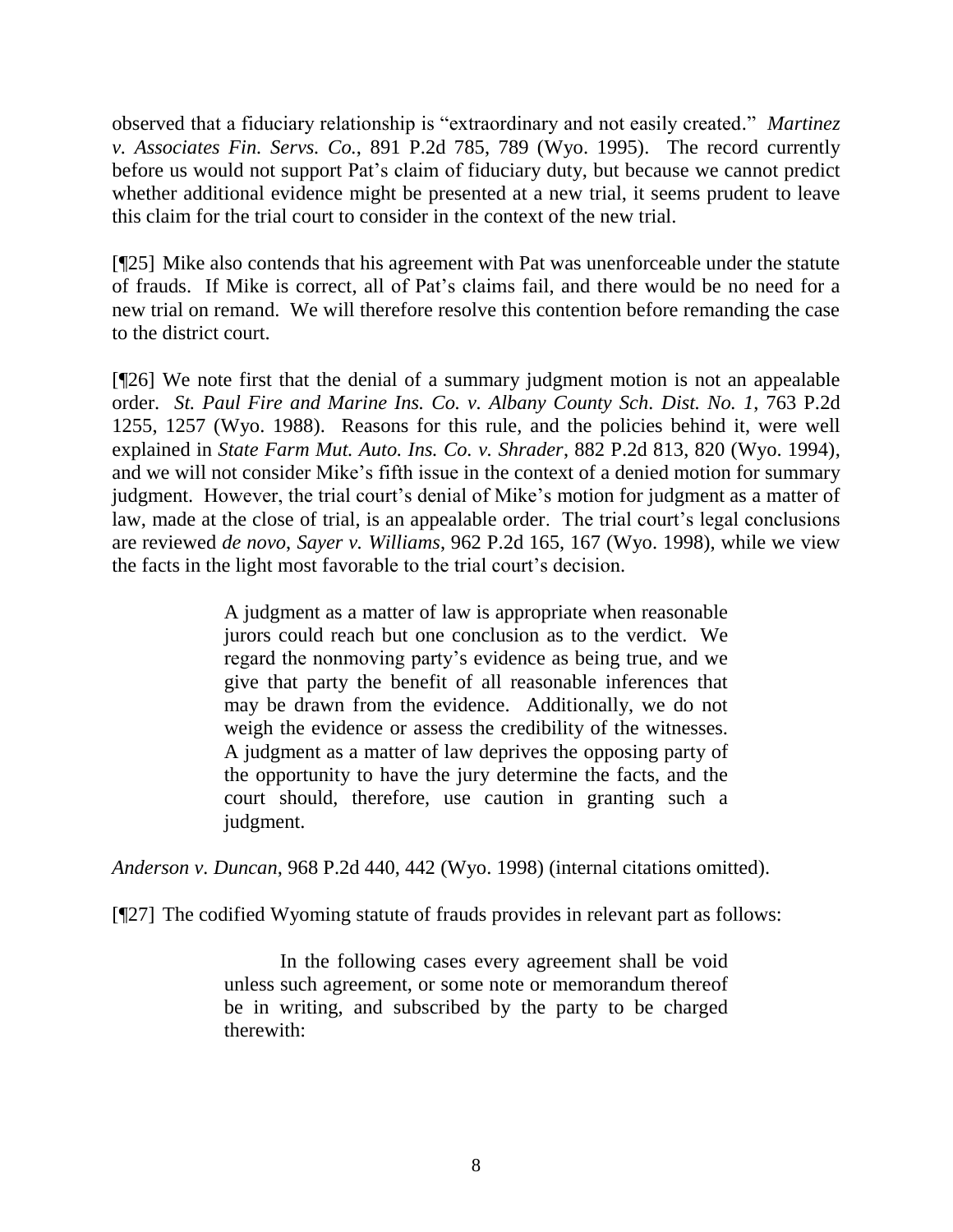(i) Every agreement that by its terms is not to be performed within one (1) year from the making thereof.

Wyo. Stat. Ann. § 1-23-105(a)(i) (LexisNexis 2007). Mike points out that he could not have paid the bonus to Pat within one year, because the amount of the bonus was based on the company"s average earnings over two years (Mike"s version), or gross earnings over two years (Pat"s version). Either way, the agreement could not be performed within one year, it was never put in writing, and was not subscribed by Mike. Therefore, he asserts, the agreement was void and unenforceable under the statute of frauds.

[¶28] The trial court rejected Mike"s argument, ruling that Pat had performed his part of the agreement by remaining in the employ of SOS over the two year period. An exception to the statute of frauds may apply when one party substantially performs his part of an oral agreement. *Linton*, ¶ 27, 113 P.3d at 32. This exception helps prevent the injustice that would result if one party fully met his obligations under the agreement while the other party is allowed to avoid his corresponding obligations. *See*, *e.g.*, *Wyoming Realty Co. v. Cook*, 872 P.2d 551, 554 (Wyo. 1994).

[\mepseud] The trial court's application of the substantial performance exception in this case is supported by evidence in the record. Pat testified that, at considerable inconvenience to himself and his family, he continued living and working for the company in Wamsutter. He testified to a grueling schedule in which 90 hours at work was "a pretty routine week." He also testified that he worked harder and got involved with additional projects because of the "extra motivation" of the bonus Mike offered him. The latter is particularly significant, because it indicates that Pat"s extra efforts were specifically attributable to his agreement with Mike, and not to his general obligations as an employee. Taken in the light most favorable to Pat, his testimony provided sufficient evidence to support a reasonable inference that he substantially performed his obligations under the agreement. The trial court properly denied Mike"s motion for judgment as a matter of law.

[¶30] This is true despite Mike"s contention that the substantial performance exception to the statute of frauds does not apply to employment contracts. For that proposition, he cites to a concurring opinion in *WERCS v. Capshaw*, 2004 WY 86, ¶¶ 26-28, 94 P.3d 421, 429 (Wyo. 2004). However, the majority opinion does not hold or suggest that the substantial performance exception does not apply to employment contracts. Even if we took the position of the concurring opinion, Pat was not Mike"s employee. Both were employees of FESCO. The agreement between Mike and Pat had some characteristics of an employment contract, in that it offered Pat a bonus for continuing his employment and working hard. It was not an employment contract, however, and the trial court properly applied the substantial performance exception to the statute of frauds.